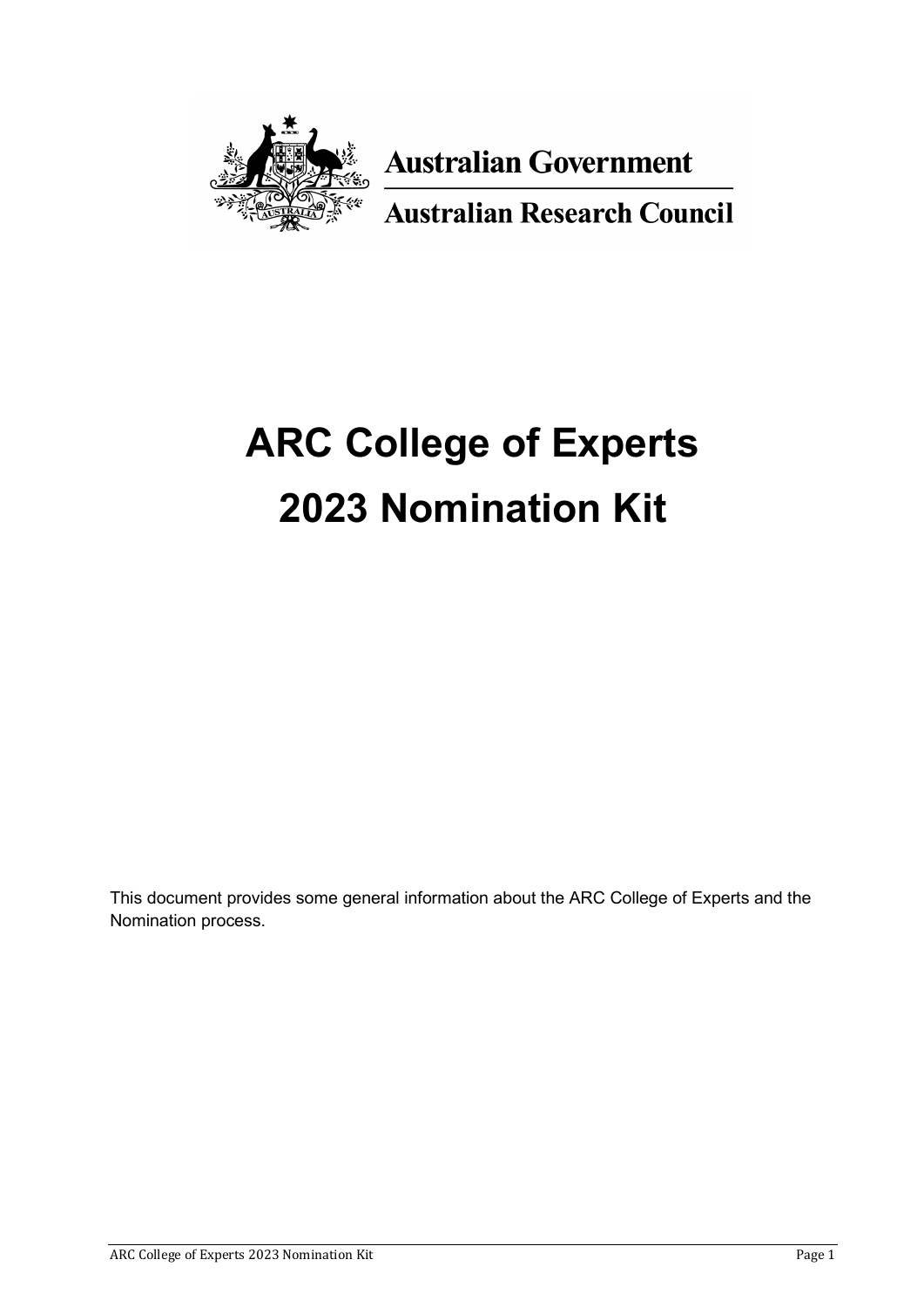# **General information**

To support the advancement of knowledge and contribute to national innovation, the Australian Research Council (ARC) engages an ARC College of Experts to play a key role in identifying research excellence. Its members are experts of international standing drawn from the Australian research community: from higher education, industry and public sector research organisations.

The College of Experts assists the ARC by:

- assigning external assessors;
- assessing and ranking ARC grant applications submitted under the National Competitive Grants Program;
- moderating external assessments;
- providing recommendations for fundable applications to the ARC CEO;
- assisting with recruiting through the nomination of new assessors;
- providing advice for peer review reforms; and
- providing strategic advice to the ARC on emerging disciplines and cross-disciplinary developments.

#### **Nominations**

The ARC is seeking nominations from suitably qualified and experienced individuals, including from senior research academics, people of Aboriginal or Torres Strait Islander origin, and endusers across the private, public and not-for-profit sectors with peer review experience. Strong emphasis will be placed on multi-disciplinary and cross-disciplinary expertise. Nominations are welcome from all disciplines. A high regard is also placed on applicants who have strong institutional support to meet the commitment required from College of Expert members.

However, this call for nominations is made with particular interest in the following areas:

| Aboriginal and Torres Strait Islander<br>culture, language and history          | <b>Environmental Engineering</b>         |
|---------------------------------------------------------------------------------|------------------------------------------|
| Aboriginal and Torres Strait Islander<br>education                              | Evolutionary biology                     |
| Aboriginal and Torres Strait Islander<br>environmental knowledge and management | Food Science                             |
| Aboriginal and Torres Strait Islander health<br>and wellbeing                   | Genetics                                 |
| Aboriginal and Torres Strait Islander<br>people, society and community          | Geology                                  |
| Aboriginal and Torres Strait Islander<br>sciences                               | Heritage, archive, and museum studies    |
| Aerospace Engineering                                                           | Human geography                          |
| Agricultural, Land and Farm Management                                          | Human resources and industrial relations |
| <b>Animal Production</b>                                                        | Hydrology                                |
| Anthropology                                                                    | Immunology                               |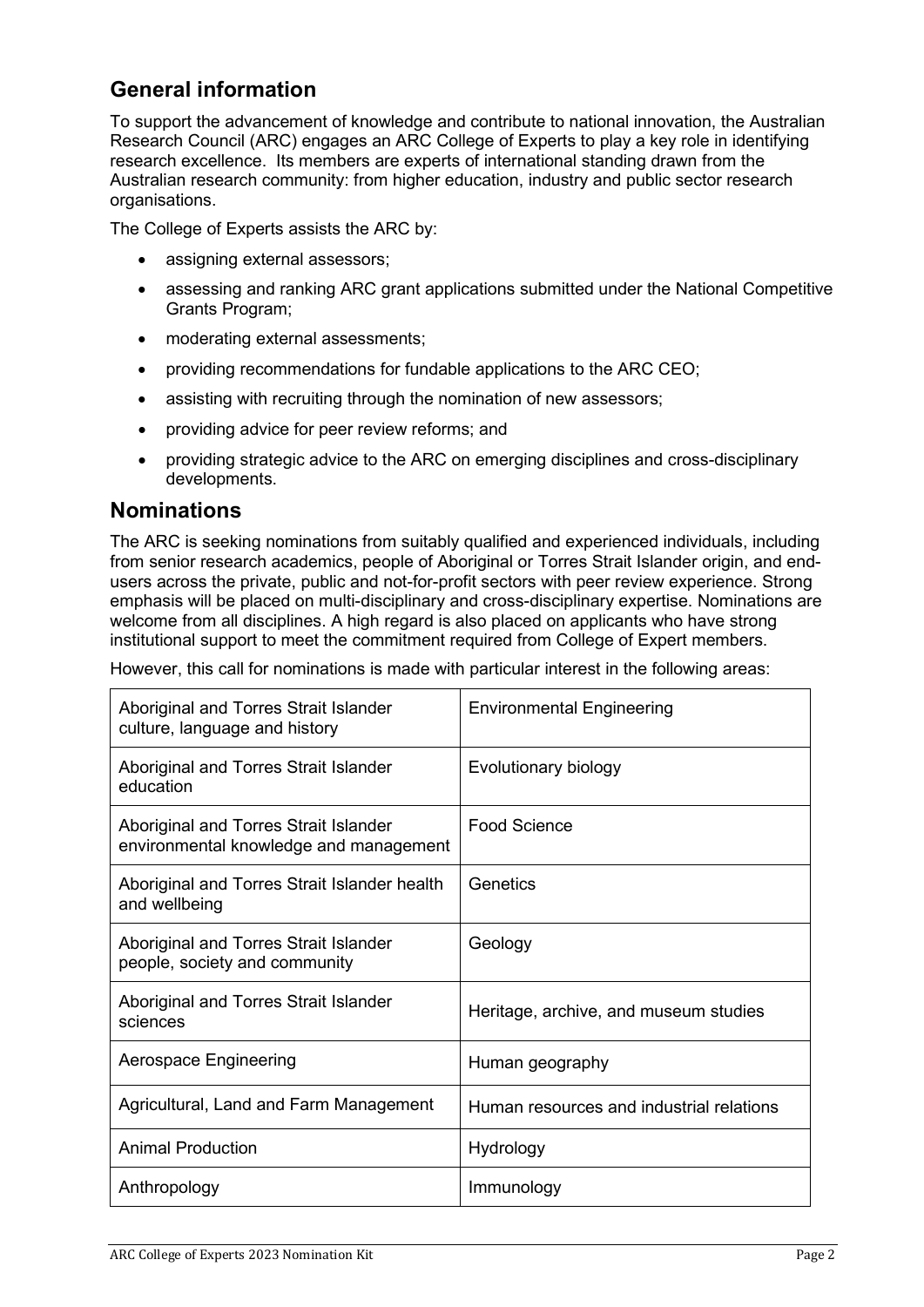| <b>Applied Ethics</b>                        | <b>Indigenous Studies</b>                          |
|----------------------------------------------|----------------------------------------------------|
| <b>Applied Mathematics</b>                   | Inorganic chemistry                                |
| Archaeology                                  | Literary studies                                   |
| Artificial Intelligence and Image Processing | <b>Machine Learning</b>                            |
| <b>Automotive Engineering</b>                | <b>Maritime Engineering</b>                        |
| Banking, Finance, and Investment             | <b>Mechanical Engineering</b>                      |
| <b>Biochemistry and Cell Biology</b>         | Medical and biological physics                     |
| <b>Biological Psychology</b>                 | <b>Medical Biochemistry and Metabolomics</b>       |
| <b>Business Systems in Context</b>           | <b>Microbial Ecology</b>                           |
| <b>Classical Physics</b>                     | <b>Microbial Genetics</b>                          |
| Climate change impacts and adaptation        | Microbiology                                       |
| Cognitive and computational psychology       | <b>Music</b>                                       |
| Communication and media studies              | Neurosciences                                      |
| <b>Communications Technologies</b>           | Organic chemistry                                  |
| <b>Computation Theory and Mathematics</b>    | Pharmacology and Pharmaceutical<br><b>Sciences</b> |
| <b>Computer Hardware</b>                     | Philosophy                                         |
| <b>Computer Software</b>                     | Physical chemistry                                 |
| Data Science                                 | Physical geography and environmental<br>geoscience |
| Demography and migration                     | Physiology                                         |
| Design                                       | Plant biology, Crop and Pasture Production         |
| Design Practice and Management               | Quantum physics                                    |
| Development studies                          | <b>Science studies</b>                             |
| <b>Distributed Computing</b>                 | Screen and digital media                           |
| <b>Ecology and Ecological Adaptations</b>    | Sports science                                     |
| Economics                                    | Transportation, logistics, and supply chains       |
| Education                                    | Urban and regional planning                        |
| <b>Electrical and Electronic Engineering</b> | Urban and Regional Planning                        |
| <b>Engineering Design</b>                    | <b>Veterinary Sciences</b>                         |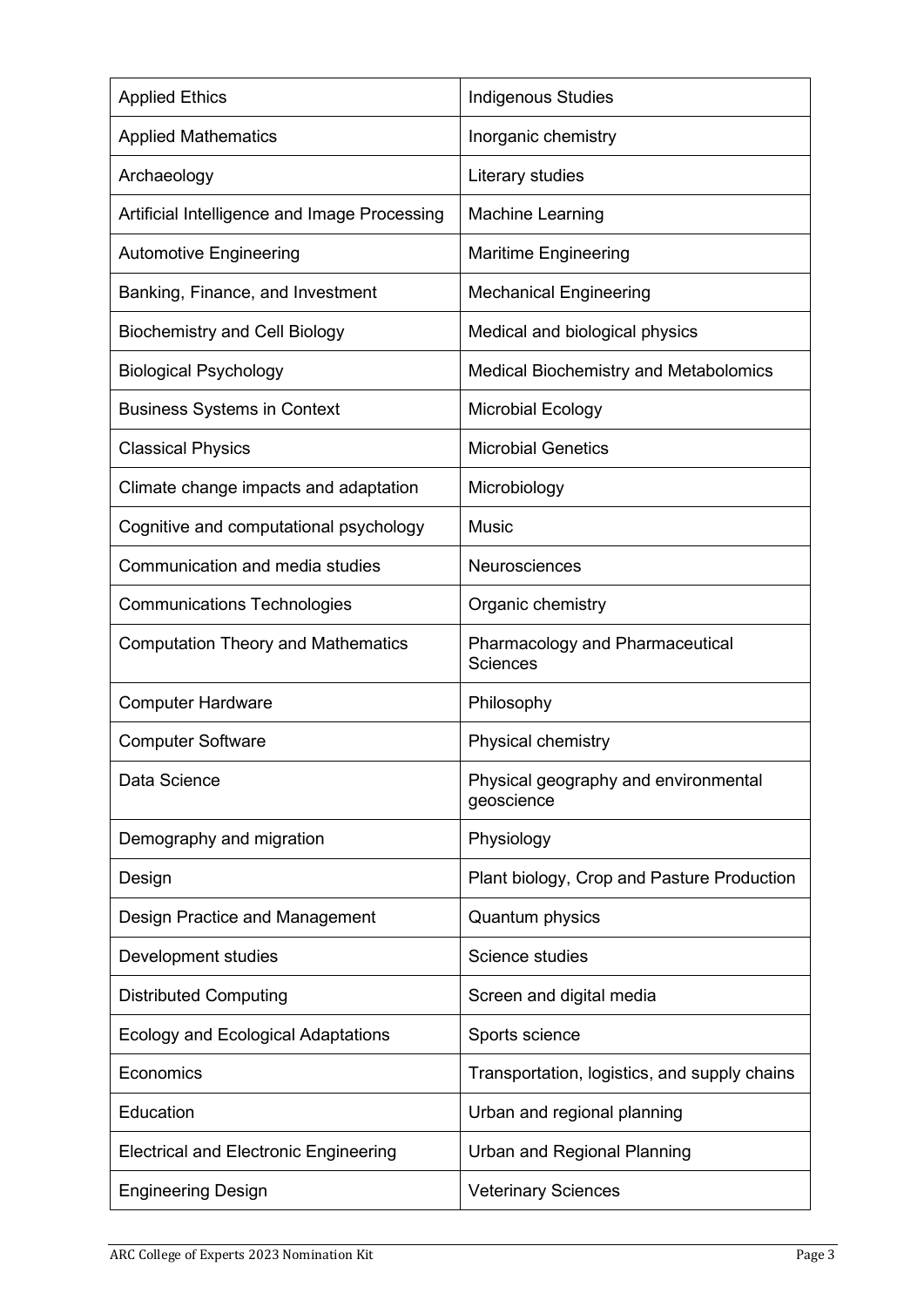The ARC is committed to improving the diversity of membership on the ARC College of Experts and encourages qualified people from a broad range of groups to nominate. This includes but is not limited to:

- Gender diversity
- People of Aboriginal or Torres Strait Islander origin
- Academia, Industry and Public sector organisations

Please note that international nominees are eligible to apply on the condition that they are able to travel to Australia to attend meetings including obtaining any necessary visas.

The ARC College of Experts is assisted and coordinated by Executive Directors who have scheme and interdisciplinary responsibilities at the ARC. Nominees are encouraged to contact the relevant Executive Director to discuss how their expertise fits into the selection panels and the time commitment involved in becoming a College of Experts member. Please direct your inquiries to [college@arc.gov.au.](mailto:college@arc.gov.au)

#### **Commencement**

Members of the ARC College of Experts are generally appointed for a three-year term.

An induction workshop will be scheduled for November/December 2022. Successful nominees must be available to commence in early 2023, to assign and assess applications for funding, as well as to be available for one or two selection meetings each year, in addition to regular videoconferences for meeting preparation. Please note that some Selection Advisory Committee (SAC) meetings are conducted via videoconference and members must be available for these, where relevant.

## **Time Commitment**

Members of the ARC College of Experts may be appointed to form a SAC. While not all members of the ARC College of Experts will be called to be part of a SAC at one time, SAC membership requires a significant time commitment, including working to specified, nonnegotiable timeframes. The ARC SAC meetings are held throughout the year to recommend applications for funding under the National Competitive Grants Program. Members must be available to attend at least one of these meetings each year and undertake assignments, assessments and moderations in preparation for the meetings. Depending on the scheme, meetings could take from one day up to one week.

ARC College of Experts members may be called upon to assign, read and assess, up to 150 to 200 funding applications each year. The number of meetings, volume of assignments and assessments vary per year according to the scheme and number of applications received from different discipline areas.

Members of the ARC College of Experts will be requested to indicate their availability for meetings each year over a three-year period. Should members intend to be an applicant for funding under one or more ARC schemes over the next three years, the ARC will make arrangements to ensure integrity in the assessment process. Being a member of the College of Experts does not exclude individuals from applying for funding from the ARC.

In all circumstances where members are assigning, assessing or moderating, the *[ARC Conflict](https://www.arc.gov.au/policies-strategies/policy/arc-conflict-interest-and-confidentiality-policy/arc-conflict-interest-and-confidentiality-policy-version-20191)  [of Interest and Confidentiality Policy](https://www.arc.gov.au/policies-strategies/policy/arc-conflict-interest-and-confidentiality-policy/arc-conflict-interest-and-confidentiality-policy-version-20191)* applies.

## **Remuneration**

SAC Members will be remunerated through sitting fees and reading rates. Sitting fees are guided by the ARC Administrative Arrangements for Committees and received per day for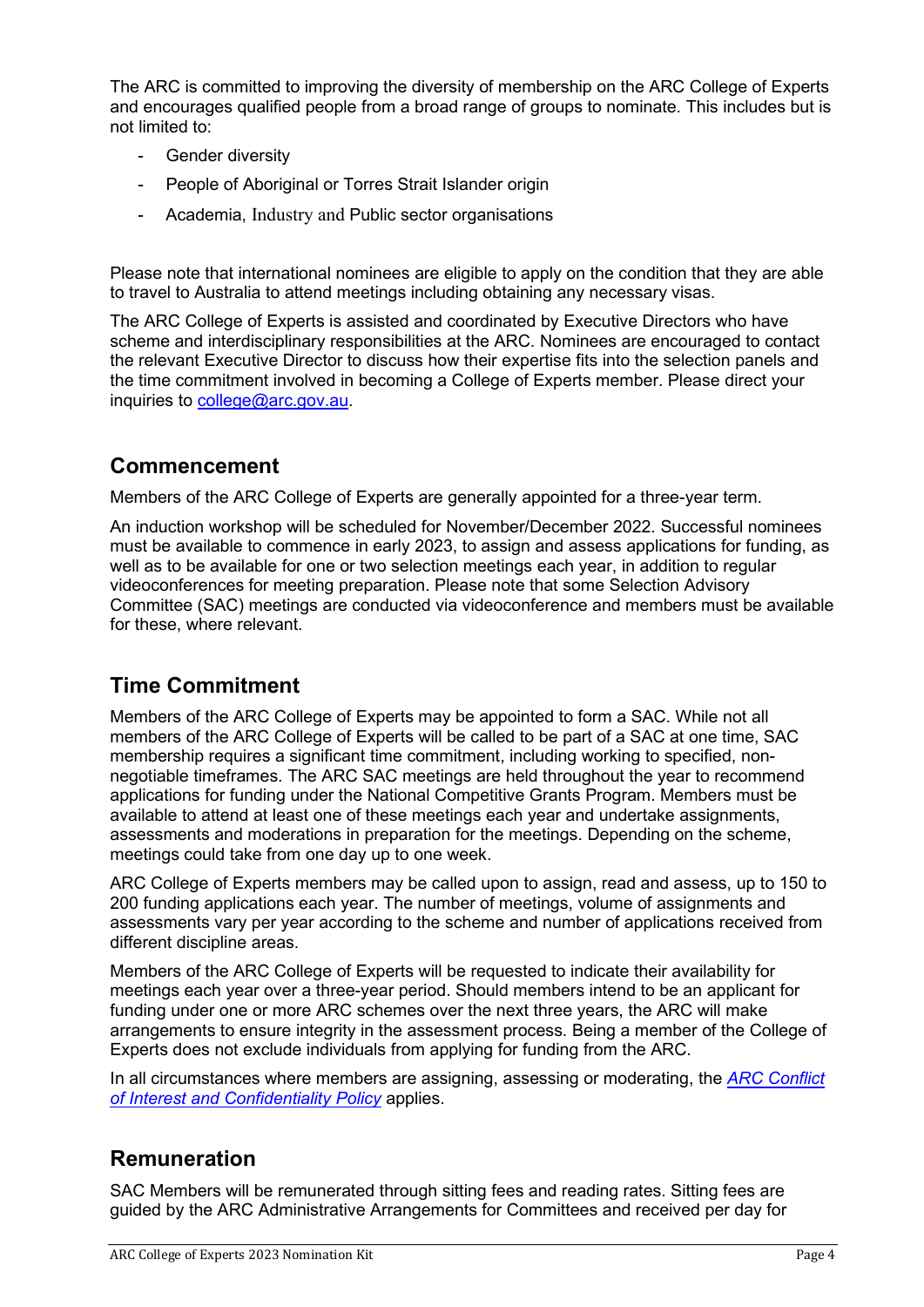meetings attended. ARC College of Experts members will be paid \$45.45 (GST exclusive) for each completed assessment as Carriage 2, and \$90.90 (GST exclusive) for Carriage 1.

There may be instances where additional assessments for applications are required at short notice where insufficient assessments have been received through the normal external assessor process.

If applicable the ARC will cover reasonable travel costs, for attendance at selection meetings in Canberra, including international travel and visa application costs for members based overseas.

# **Nomination Submission**

Nominations **must** be submitted electronically by the nominee's primary employer (an approved nominator or delegate — see [Table 1\)](#page-4-0) to the ARC via the [ARC's Research Management](https://rms.arc.gov.au/RMS/ActionCentre/Account/Login?ReturnUrl=%2fRMS%2fActionCentre%2f)  [System \(RMS\)](https://rms.arc.gov.au/RMS/ActionCentre/Account/Login?ReturnUrl=%2fRMS%2fActionCentre%2f) by **5pm (AEST) Wednesday, 6 July 2022**. Nominations will not be accepted directly from nominees (except those submitting as self-employed). Nominees who hold an honorary or adjunct appointment or other affiliation with a higher education institution are encouraged to apply through that institution.

International nominees should submit a nomination through the Australian higher education institution they are affiliated with. If an international nominee is not affiliated with any Australian organisation, the nomination should be submitted through their primary employer.

The Nomination Form is available on RMS. For more information, please see the Instructions to [Applicants](https://australianresearchcouncil.sharepoint.com/:w:/r/sites/ProgramsBranch/Shared%20Documents/Committees%20Team/ARC%20College%20of%20Experts/2023/Web%20request%20documents/Attachment%20C_CN23_ARC%20College%20of%20Experts_Instructions%20To%20Applicants.docx?d=wa93cf3fbd69b4559bc47fd9c14704cf8&csf=1&web=1&e=maOy5e) on the ARC website.

Late nominations will not be accepted. Amendments, replacements or additions to 2023 Nomination Forms will not be accepted after closing, unless invited by the ARC.

| <b>Primary Employer</b>      | <b>Approved Nominators</b>                                         |
|------------------------------|--------------------------------------------------------------------|
| Higher education institution | Vice-Chancellor/Deputy Vice-Chancellor (Research) or<br>equivalent |
| Industry or business         | Chief Executive Officer or equivalent                              |
| Government                   | Agency Head / Deputy Secretary or equivalent                       |
| Self-employed                | Self-nominate                                                      |

<span id="page-4-0"></span>Table 1: Approved nominators are:

## **Advice on outcomes of the nomination process**

It is anticipated that successful nominees and nominating primary employers will be advised of the outcome in November 2022.

# **Confidentiality**

The ARC will treat information contained in nominations as strictly confidential. However, nominated referees may be contacted to discuss the suitability of nominees.

#### **Privacy**

The information collected may be passed to third parties for the purposes of obtaining an assessment of the nomination.